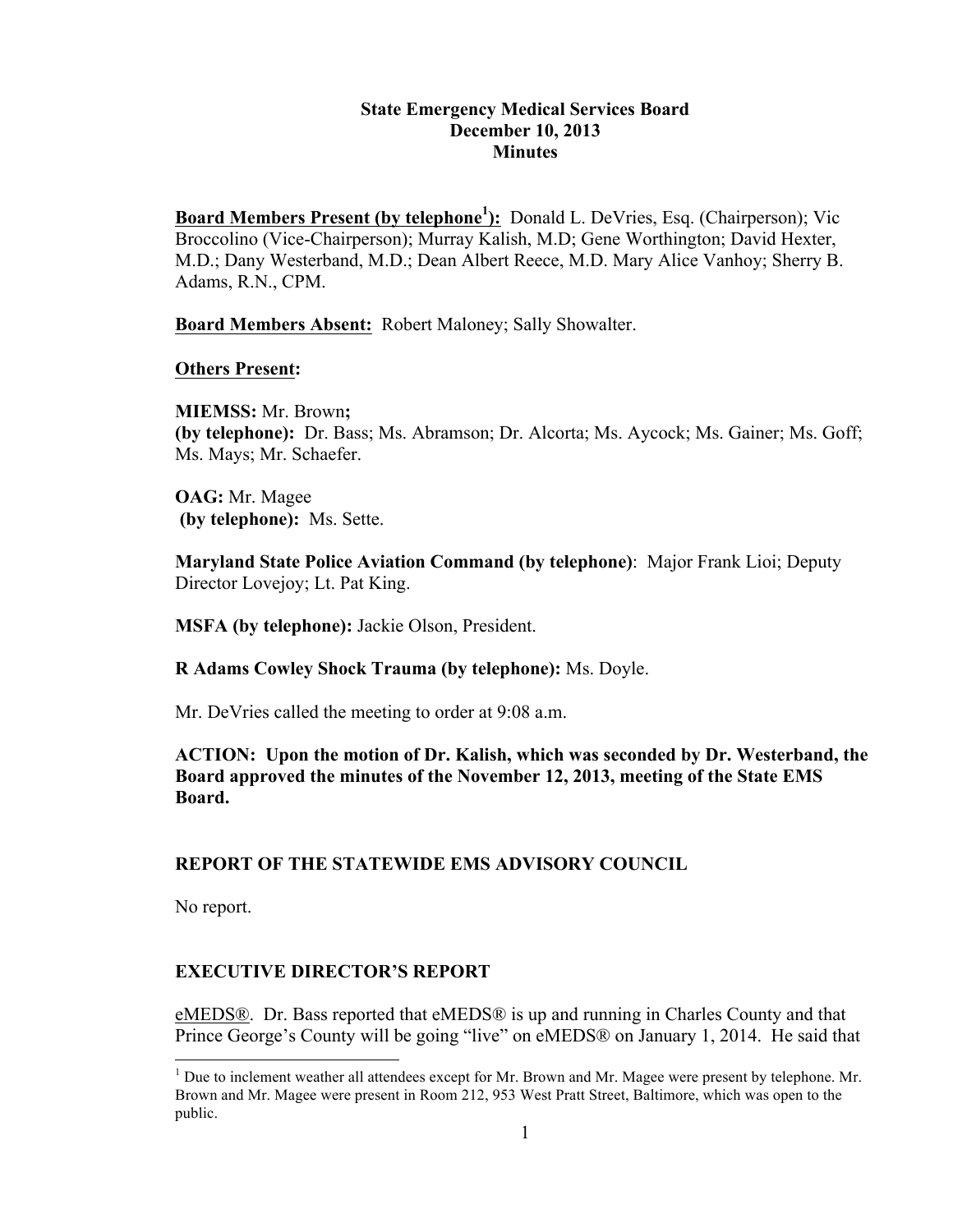MIEMSS is continuing discussions with Montgomery County Fire & Rescue Service leadership about eMEDS®. He said the anticipated that Montgomery County would likely buy their own system from ImageTrend that would be compatible with eMEDS®.

Draft EMS Plan. Ms. Gainer said that MIEMSS planned to present a summary of the draft plan, along with comments received, at the Joint Meeting of the Board and SEMSAC in January.

### **SHOCK TRAUMA CENTER REPORT**

Ms. Doyle said she submitted a written report to the EMS Board.

### **MSP AVIATION COMMAND UPDATE**

Major Lioi reported on the transition of the Command from the Dauphin helicopters to the AW139 helicopters. He said the 9<sup>th</sup> AW139 had been delivered and he anticipated delivery of the  $10<sup>th</sup>$  helicopter in July 2014. He said that three MSP sections were now operational with the new AW139s. He said that Salisbury would be operational 24/7 this week and that Southern Maryland (Trooper 7) will begin the transition on January  $27<sup>th</sup>$ .

Regarding pilots, he said that MSPAC had received 110 applications for the 10 Second-in-Command (SIC) positions, and that 57 of the applicants had been rated "best qualified." Major Lioi said that interviews and background checks would begin in January.

Major Lioi said that MSPAC was working with the Department of General Services on the sale of the Dauphins. He said that the plan was to sell all of the Dauphin fleet as a complete set, and a number of inquiries had been received from foreign governments.

Major Lioi also reported that MSPAC continued to work with MDOT on acquisition of the Flight Training Device by January 2015. He said that MDOT had completed a required costbenefit analysis on the acquisition for submission to the Legislature in December.

### **MARYLAND STATE FIREMEN'S ASSOCIATION**

President Olsen said the MSFA continued to work on EMS training issues. She also said that they would be looking at "Signal 13" issues and how best to protect EMS providers who find themselves in dangerous circumstances.

### **NEW BUSINESS**

None.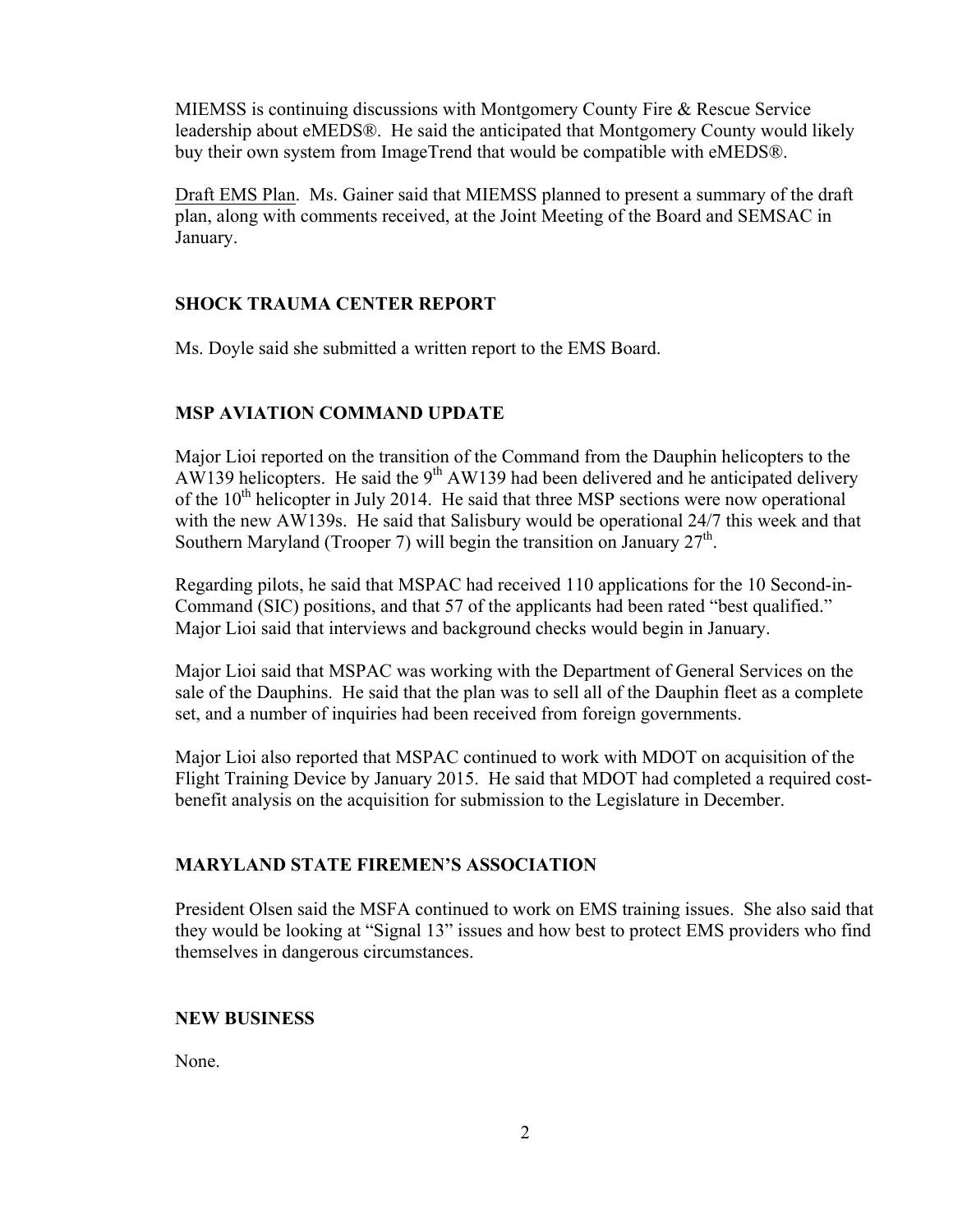### **OLD BUSINESS**

EMS Protocols. Dr. Alcorta reported that he had made corrections to the draft protocols that the Board had requested. He reviewed the revisions which included changes to the hospital nomenclature; changes to the "Alerts" portion of the Stroke Section; changes to the Helicopter Safety Section to incorporate the needs of the AW139 helicopters; and modifications to the High Performance CPR section to include contraindications for patients younger than 8 years of age, as recommended by PEMAC.

# **Upon the motion of Dean Reece, which was seconded by Dr. Kalish, the Board approved the changes to the 2014 Protocols.**

COMAR Regulations. Mr. Magee presented for final approval two proposed changes to COMAR regulations that had been published for comment on October 4, 2013. He said that no comments had been received and asked the Board to approve both for publication as final regulations. The first change was to COMAR 30.01.01 that deleted the reference to eMAIS and replaced it with eMEDS®. The second change, to COMAR 30.03.04, requires EMS Operational Programs to use eMEDS® for data reporting.

### **Upon the motion of Dr. Reece, which was seconded by Ms. Vanhoy, the Board approved the proposed changes as final regulation.**

Mr. DeVries announced that the Board would adjourn to Closed Session.

Mr. DeVries thanked Dr. Kalish for his years of service to the EMS Board and system as Chair of SEMSAC for the past five years.

Mr. DeVries said that the tenure of Dr. Robert R. Bass as Executive Director of the Maryland Institute for Emergency Medical Services Systems comes to a close with his retirement at the end of this month. The Maryland Emergency Medical Services Board expresses its deepest gratitude for the genius and energy and compassion with which he has shaped the Maryland Emergency Medical System during the past 20 years. He has served the citizens of Maryland extraordinarily well.

# **Upon the motion of Dean Reece, which was seconded by Dr. Westerband, the Board adjourned to Closed Session.**

The purpose of the closed session was to carry out administrative functions under State Government Article §10-502 (b), to obtain legal advice from counsel under State Government Article § 10-508 (a) (7), and to discuss certain site reviews and maintain certain records and information in confidence as required by Health Occupations Article §14-506 (b) under State Government Article § 10-508 (a) (13).

The closed session was attended by:

# **Board Members Present (by telephone):** Donald L. DeVries, Esq. (Chairperson); Vic